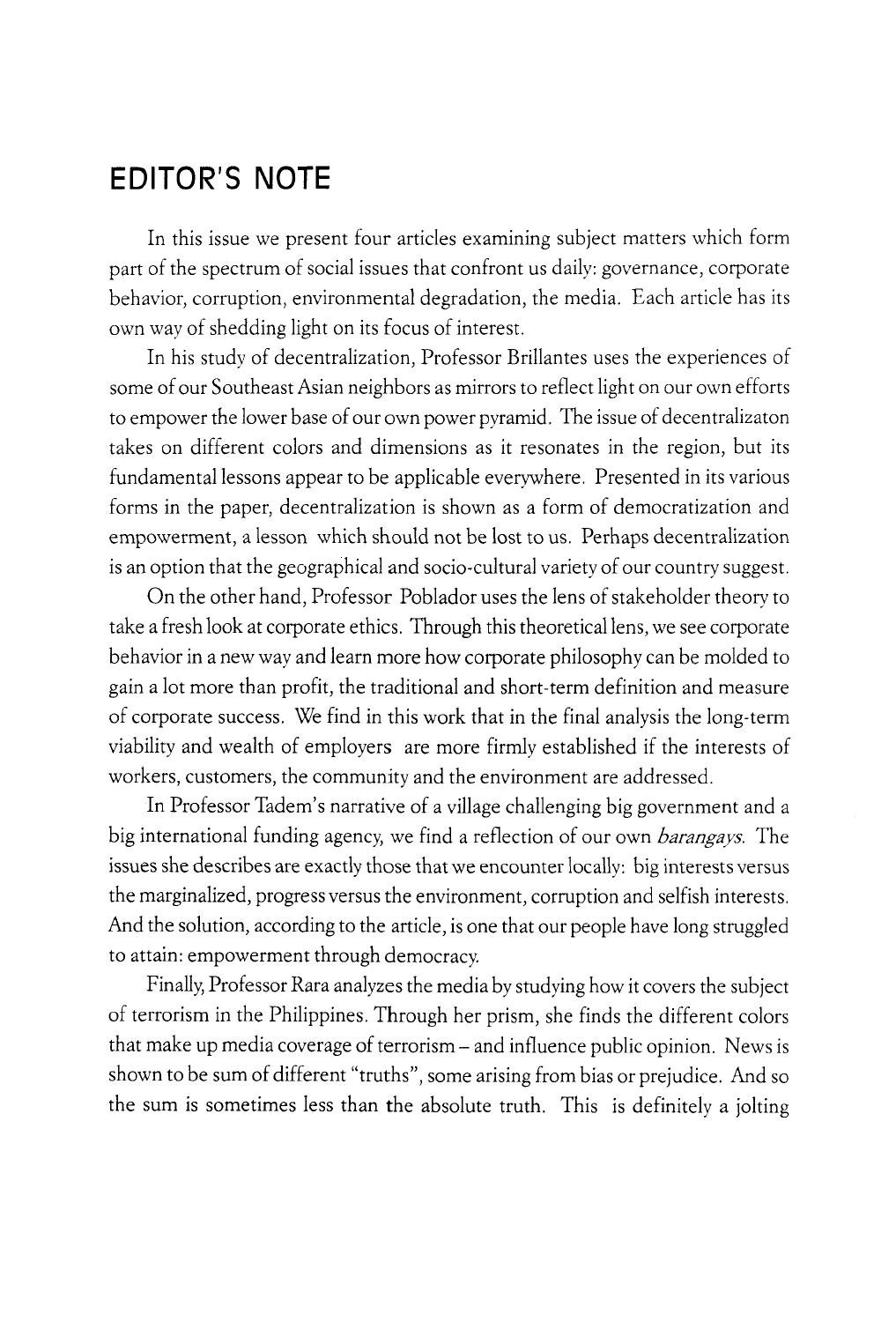revelation for many who have come to accept what is presented in the media as the "hard facts".

Reading these contributions, I found that there are many ways of illuminating a subject. And in the same way that a physicist or chemist may learn about a specimen from the light it reflects, we learn more about an issue as it is presented in different lights. We find that something can appear so differently under different conditions. Yet, inspite of the variety of form, some universal principles still apply. I believe that this is one important message of this issue of the Journal.

Gte LAL